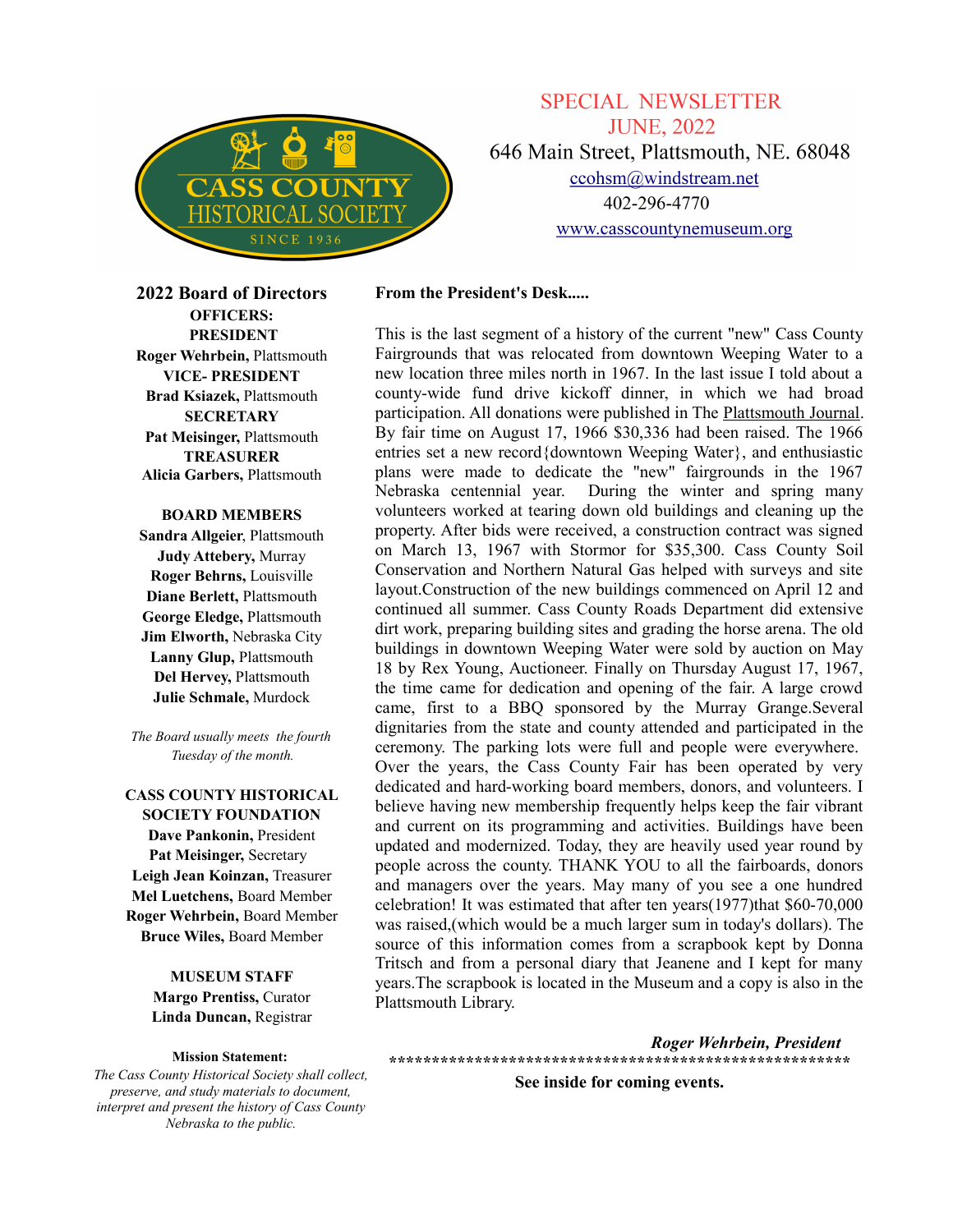## **TEMPORARY EXHIBITS**

There is always something new to see in the museum! Exhibits are changed quarterly in our Davis Conference room.

## **Baseball in Cass County continues through July 30**

Since the exhibit was installed in March, some photos from the '60s, '70s and '80s have been donated. So the exhibit will continue through July 30.

## **Barns of Cass County May 24 – August 27, 2022**

We have many images of barns in our permanent collection. For this exhibit we have chosen paintings by Ed Olson and Frances Amick and photographs by Chester Fulton Harris, Kevin Larson and Ric Carlson.

# **\*\* SPECIAL EVENTS\*\***

## **Sunday, July 17, 2-4 p.m. Open House at Rock Bluffs School**

This is our annual summer open house at the one-room brick school house built in 1870.

#### **\*\*\*\*\*\*\*\*\*\*\*\*\***

## **Saturday and Sunday, August 27 and 28, "A Walk through Time" ,**

Living history timeline event at Rock Hill Windmill Event Center,5910 Ranch Road, Plattsmouth. You will be able to walk through history and hear re-enactors from the Lewis and Clark Expedition, US Army: Fort Atkinson, Mountain Man Era, Oregon

Trail and the Civil War.

The event is free and open to the public. Hours will be 9:00 a.m to 5:00 p.m. Saturday, August 27 and 9:00 a.m. to 4:00 p.m. Sunday the  $28<sup>th</sup>$ .

If you would like to make a donation to help with expenses for the Timeline Event, please mail your check to Cass County Historical Society and note on the check that is for the Timeline Event.

#### \*\*\*\*\*\*\*\*\*\*\*\*\*\*\*

**Friday and Saturday, September 9 and 10, Annual Pie Sale during Plattsmouth Harvest Festival.**

**Is the date highlighted on your address label? If so, it means your membership is due. Please fill out the form on the back and mail with your check to the museum.** 

**Our Fiscal Year ends June 30, your renewal before that date would be appreciated.**

**There is also an option to use PayPal to pay your membership or make other donations. To use PayPal, visit our website [www.casscountynemuseum.org](http://www.casscountynemuseum.org/) and go to the page "Make a Donation".**

Our last "charter member" , Flora Belle (Mead) Wehrbein passed away March 30 at the age of 99. We always loved to hear Flora Belle tell about attending the first meeting of the Cass County Historical Society.

On May 20, 1936, her sister, Evelyn, had a dental appointment in Weeping Water. Dr. George Gilmore asked if he could ride along to go to a meeting. Flora Belle, age 13, went along for the ride, thinking it would be more fun than staying home. The meeting resulted in the organization of Cass County Historical Society. Dues were set at 25 cents and Dr. Gilmore paid the memberships for Evelyn and Flora Belle.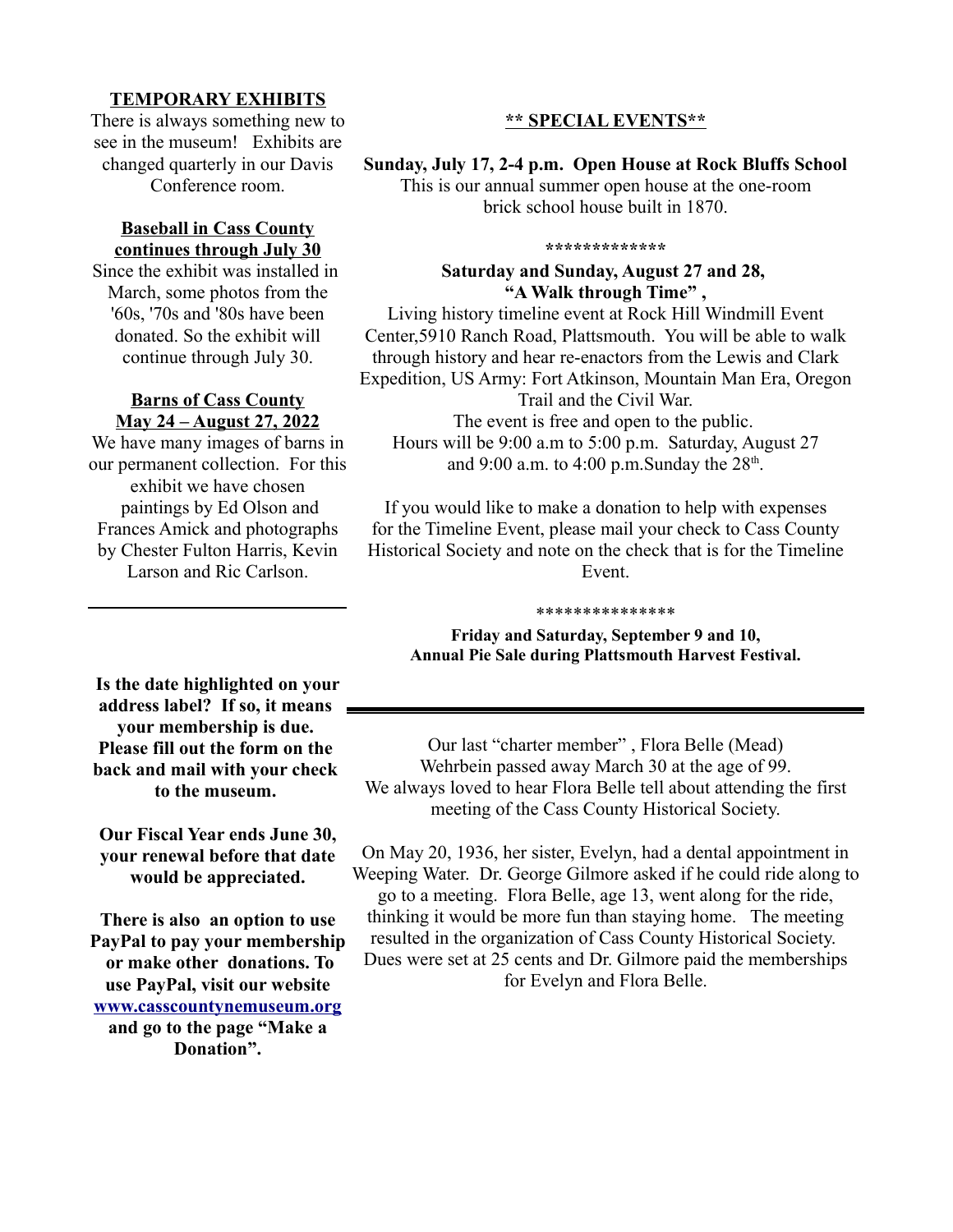## **Memberships, Donations, and Memorials Received between April 1 and May 25, 2022 Donors live in Nebraska unless otherwise noted.**

### **MEMBERSHIPS INDIVIDUALS & FAMILIES Investor**

Dave & Lori Pankonin

### **Century**

Bill & Sandra Allgeier Thomas Carneal, MO Kristin Friedrich, CA Bruce & Mary Nolte, MN, new William & Pamela Reinsch William & Marilyn Rishel Laraine Young, new Ken & Meg Zarybnicky

#### **Promotor**

Frederick Eriksen Del & Diana Puls Steve & Marlene Rishel Grace Simard Steve & Marlene Wehrbein

## **Booster**

Connie Deminski Tom & Cindy Dougherty, new Richard & Leigh Ann (Huebner) Eggert, new, gift Doris Landon Merlin & Ellen Olson,new Nancy Olson

## **Friend**

Ken Beckman Jerry & Margaret Ann Blackwell Maxine Hild

## **DONATION ROCK BLUFFS SCHOOL FUND in memory of Jim Furlong** Jerry & Margaret Ann Blackwell

## **DONATION: From Plattsmouth Community Foundation** by Steve Wehrbein, Citizen of the Year

**DONATIONfrom Reusable Bag Program** Plattsmouth HyVee

**DONATION: Genealogy Research** Alison McClintic, IA

**DONATION:Benefit through TIAA** WilliamWehrbein

> **TIMELINE EVENT** William & Susanne Astley

### **MEMORIAL FUND**

Bequest from Joe & Janice Matisco Family Trust, CA

## **MEMORIAL FUND**

**in memory of Arline Anderson** Carl & Linda Glup Fred & Pat Meisinger Roger Wehrbein Ted & Carol Wehrbein

**Janice McArdle Gesiriech** Roger Wehrbein

> **Donna Haverkamp** Doris Landon

#### **Dean Meisinger** Bill & Sandra Allgeier Diane Berlett Mary Berner Michael & Marilyn Cahalane Carl & Linda Glup Ellyn Meisinger Fred & Pat Meisinger Omaha Community Foundation through the Wm & Judy Startzer Fund. H.Margo Prentiss Dewayne & Mary Prince Amy Recker, IA Steve & Marlene Rishel Sharon Smith Elizabeth Snodgrass June Ann Wagner Dan & Marlys Wehrbein Ted & Carol Wehrbein Roger Wehrbein Glenn White, FL

**George Meisinger** Sharon Smith

**Deloris Schroeder** Mary Berner

#### **Roy Smith** Bill & Sandra Allgeier Mary Berner Mike & Marilyn Cahalane Lydia Cole Carl & Linda Glup Keith & Roberta Hightree Roger Hild Alan & Denise Horn Dean & Linda Jeanneret Barry & Mary Jose

#### **MEMORIALS, continued**

**Roy Smith** Charlotte Lawrence Dave & Sharon Lybarger Ellyn Meisinger Fred & Pat Meisinger Joann & Rick Murtha Merlin & Ellen Olson PHS Class of 1957 Tom & Colette Pittman H.Margo Prentiss Del & Diana Puls Bruce & Mary Ann Ramge Paul & Susan Rice Gary & Linda Ricke Steve & Marlene Rishel William & Marilyn Rishel David Ruffner Elizabeth Snodgrass Tom & Della Sullivan Bill & Brenda Todd Lynn & Jeanice Vinduska Katherine Walter Irene Warga Dan & Marlys Wehrbein Roger Wehrbein Justin & Jennifer Widick Jean Wiles Jeff & Vicky Wiles

#### **Flora Belle Wehrbein**

Diane Berlett Michael & Marilyn Cahalane Ben & Ann Darling, IA Carl & Linda Glup Dan & Cheryl Grimshaw Thomas & Patricia Hall, WI Halmes Inc. Maxine Hild Alison Morris & Gareth Hinds,MD Bill Knorr, Jr., MI Ellyn Meisinger Jim & Margie Morris, PA H.Margo Prentiss Laura Price, KS Del & Diana Puls Dean & Prudence Rabel Steve & Marlene Rishel William & Marilyn Rishel David Ruffner Michael Schuldt Sharon Smith Elizabeth Snodgrass June Ann Wagner Dan & Marlys Wehrbein Douglas & Karelene Wehrbein Roger Wehrbein William M. Wehrbein Alan & Cindy Wohlfarth